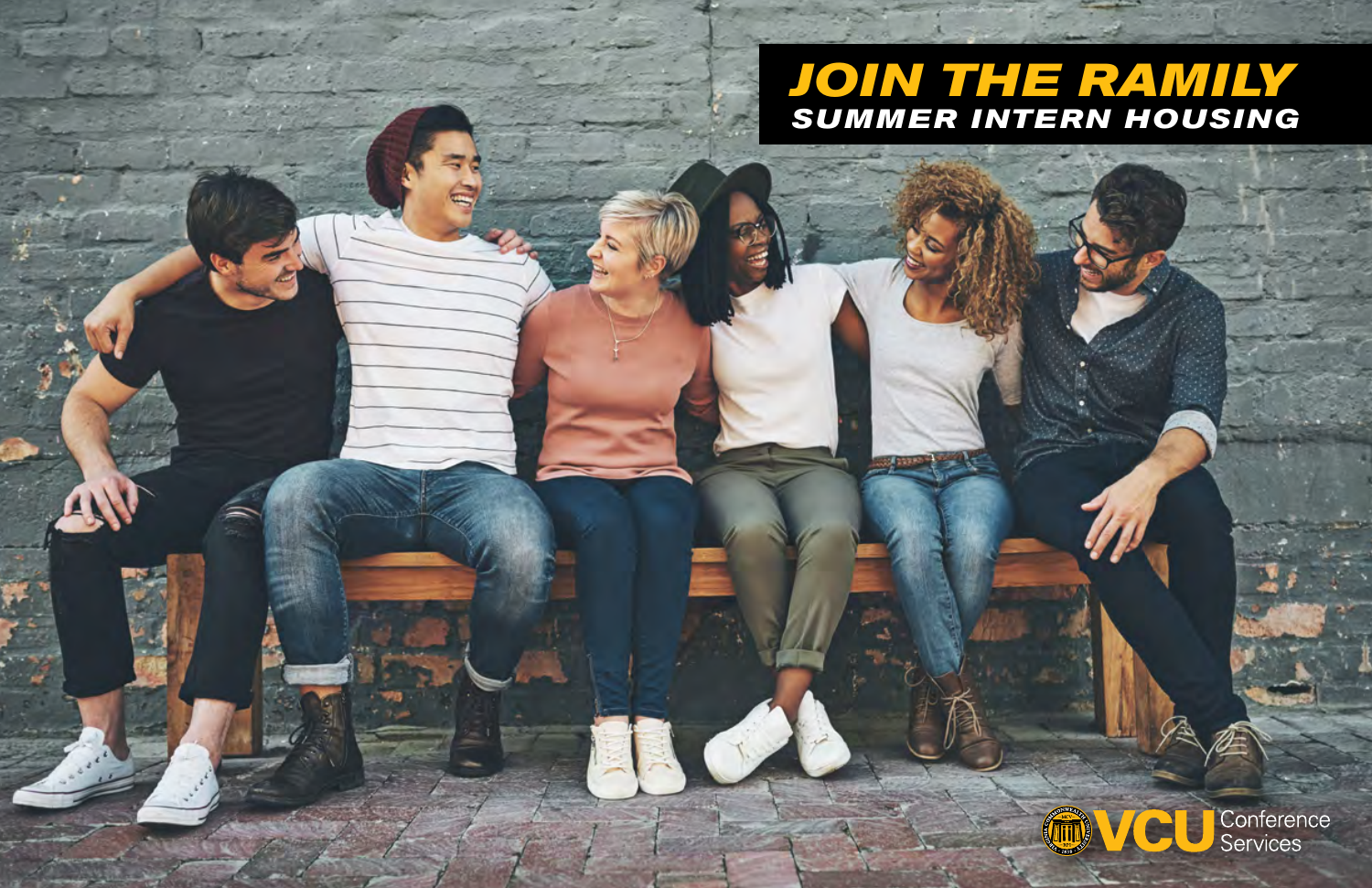

π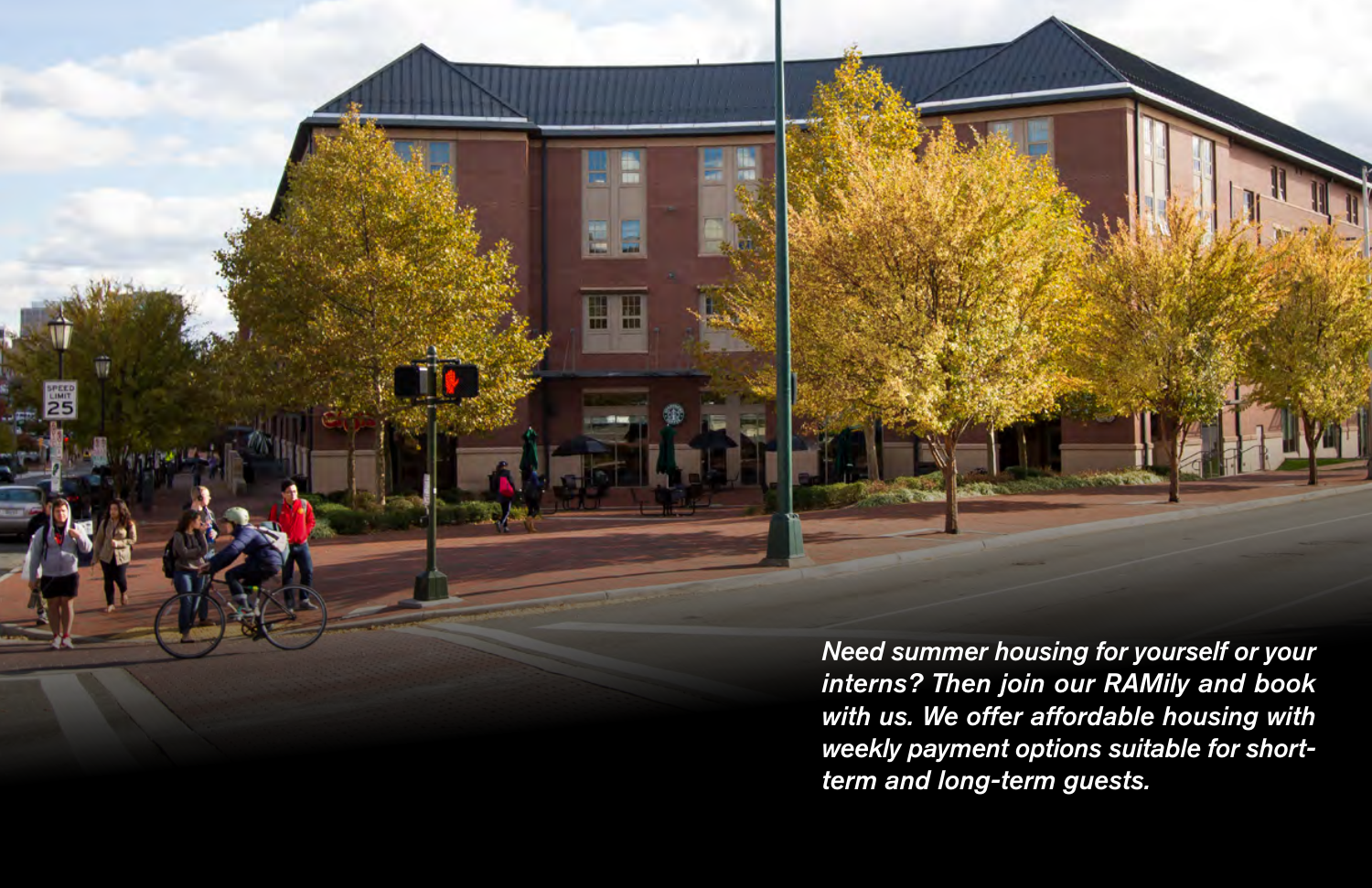# *ACCOMMODATIONS*

Experience the flexibility of apartment-style living in the heart of RVA. Guests of Cary & Belvidere (located at 301 W. Cary Street, Richmond, VA 23220) enjoy apartment-style housing with a full kitchen, living space, bathroom, and in-room laundry. Apartments are fully furnished. Individuals will need to bring bedding, kitchen supplies and any other desired items.

#### **AMENITIES INCLUDE**

- Fully furnished single bedroom apartment
- Extra-long twin bed (36'x80')
- Full kitchen
- Laundry in unit
- Bathroom in unit
- All utilities included
- Air conditioning
- VCU Guest Wifi and/or eduroam for individuals from participating universities
- 24-hour information desk and on-call service
- Community lounges/study rooms
- Access card with library access

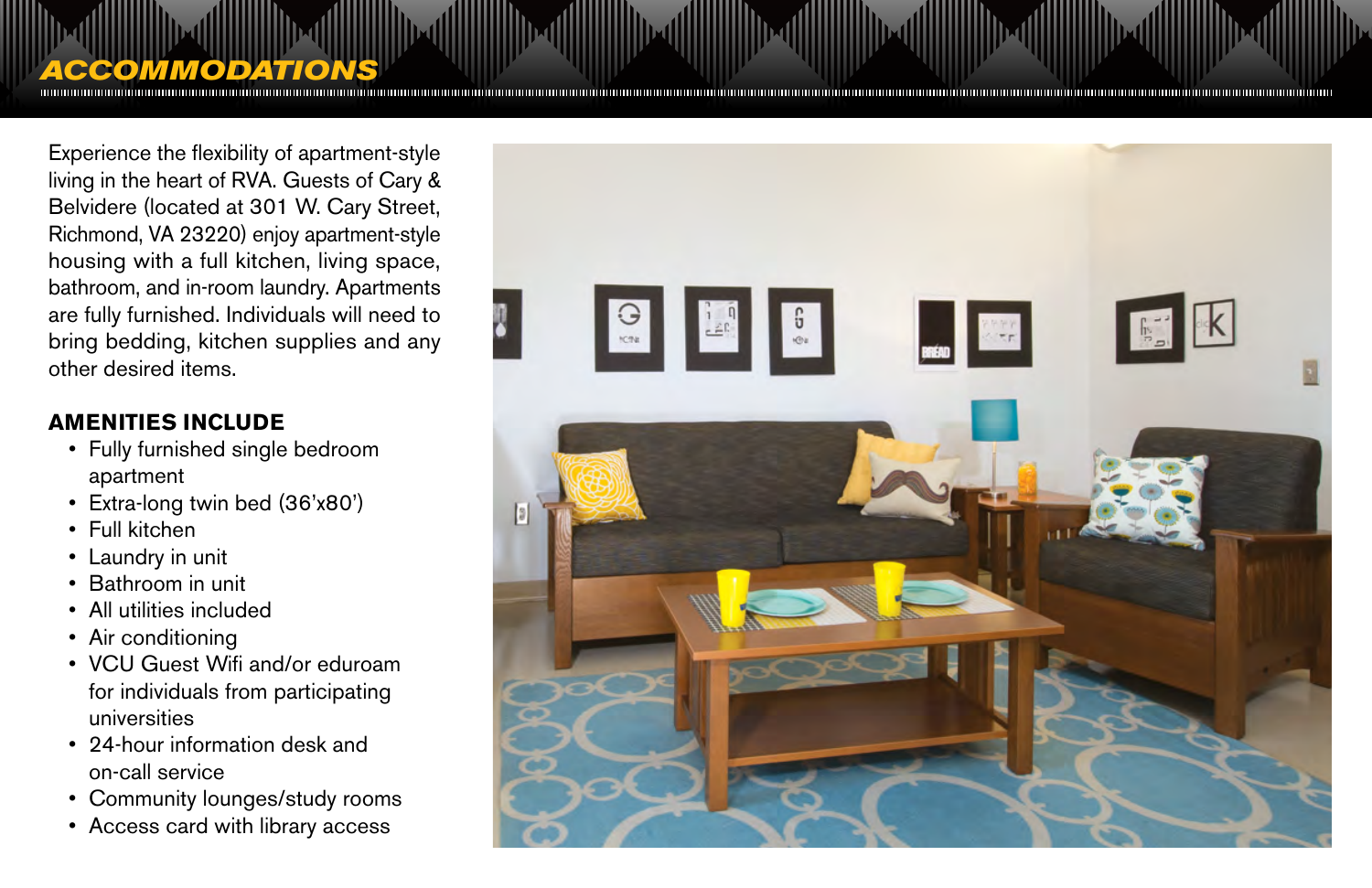### **ADDITIONAL AMENITIES AVAILABLE**

- Monthly gym membership at VCU Cary Street Gym at \$50/one month, \$100/ two months, or \$114/three months
- Parking in a secure deck at \$68/one month, \$136/two months, \$204/three months
- Meal Plans

#### **CONTRACT OPTIONS**

*ACCOMMODATIONS*

Individual Summer Housing Season runs from May 22—Aug. 6, 2022. Individuals may stay one week or up to 12 weeks.

#### **AGE REQUIREMENT**

Summer Interns must be 18 years of age or older by date of arrival. There are no exceptions to this policy. Please email [conferences@vcu.edu](mailto:conferences%40vcu.edu?subject=Questions%20about%20Age%20Requirements) or call (804) 828- 7666 if you have any questions.

> **[Take A Virtual Tour](https://youvis.it/47w9V8)  of Cary & Belvidere**

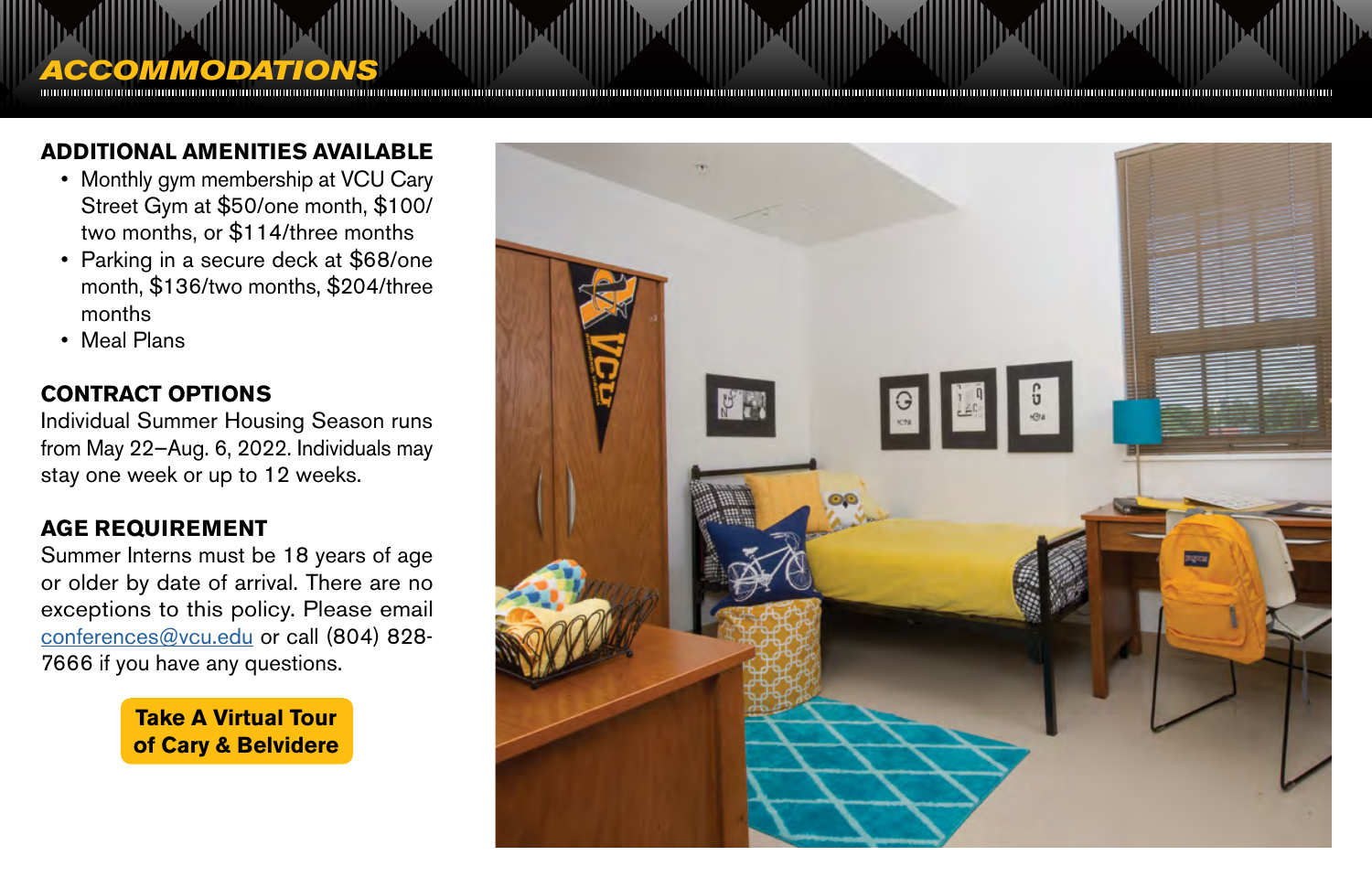

Summer Intern Housing charges a weekly rate from Sunday to Saturday, regardless of the check-in or check-out day of the week. A one-week deposit to hold the reservation is due upon completion of the contract. Payment in full for the entirety of stay is due upon arrival. Final billing for incidentals will be billed 14 business days following the scheduled check-out. Check-in is typically 4-6 p.m. and check-out is typically 8-10 a.m. Alternative times are available on a case-by-case basis.

| 1 Week   | \$248.40   |
|----------|------------|
| 2 Weeks  | \$491.40   |
| 3 Weeks  | \$737.64   |
| 4 Weeks  | \$983.88   |
| 5 Weeks  | \$1,230.12 |
| 6 Weeks  | \$1,475.28 |
| 7 Weeks  | \$1,721.52 |
| 8 Weeks  | \$1,967.76 |
| 9 Weeks  | \$2,212.92 |
| 10 Weeks | \$2,459.16 |
| 11 Weeks | \$2,705.40 |
| 12 Weeks | \$2,950.56 |
|          |            |

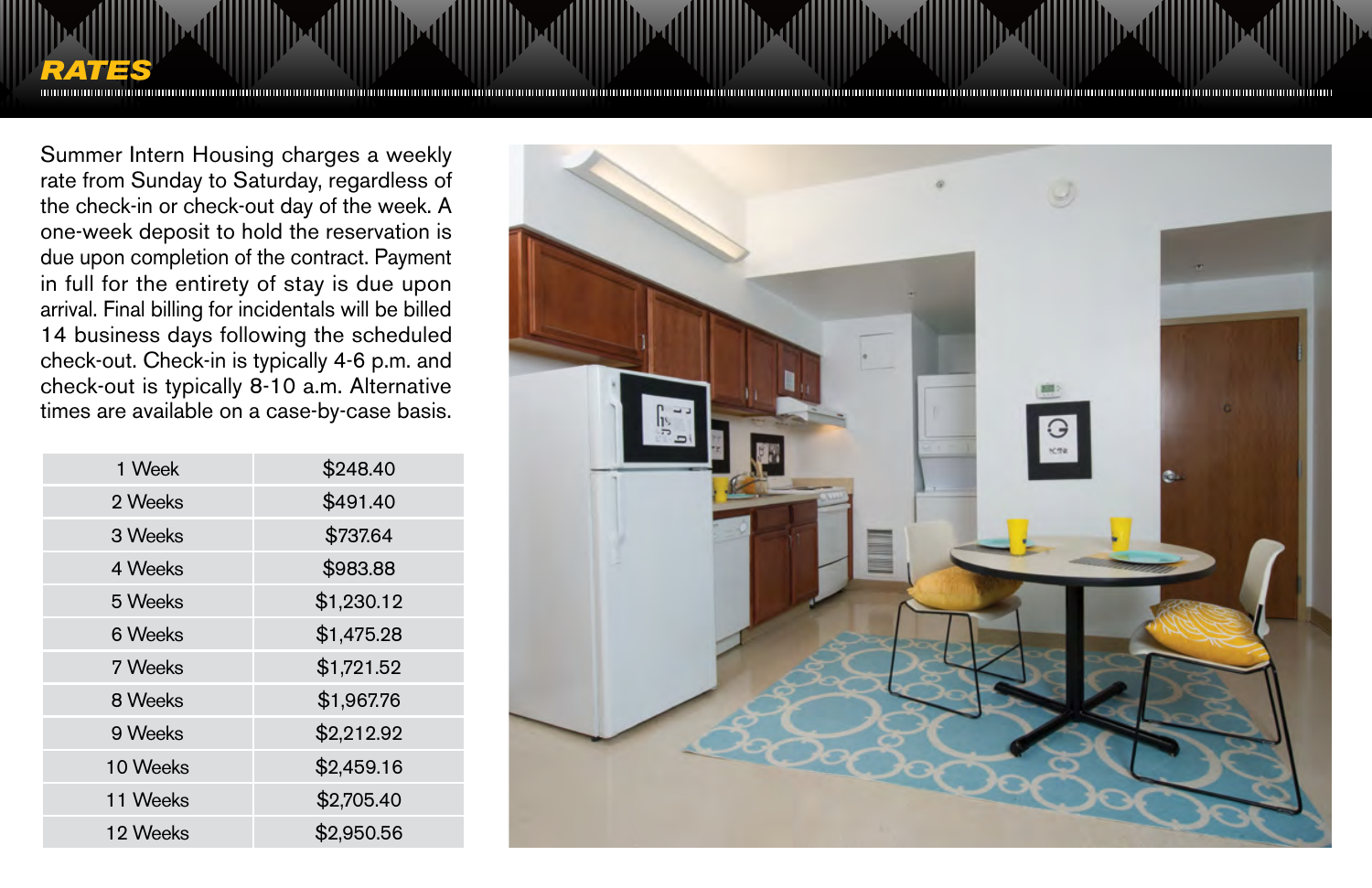## *GHMOND EXPERIENCE*



#### **Live the History**

See the desk where Edgar Allen Poe wrote "The Pit and the Pendulum," be amazed at the Fabergé Eggs at the VMFA, visit the Hollywood Cemetery, or experience Richmond on a guided segway tour.

#### **Love the Outdoors**

Hike, kayak, rock climb, paddleboard and extreme mountain bike all along Richmond's beautiful James River. Plus, VCU makes enjoying outdoor activities easy by renting all your outdoor equipment from the Cary Street Gym's Outdoor Adventure Center.

#### **A Foodies Haven**

Experience different styles of food from American style cuisine like 821 Café and Piccolas, to fusion restaurants like Sticky Rice, to the Cuban food of Kuba Kuba and Korean BBQ at Zzaam. Many of Richmond's restaurants are low cost, and for our animal-loving friends, most have vegetarian/vegan options.

#### **Sports Fans Rejoice**

Bring on the HAVOC® with VCU Men's Basketball, root for the home team with Flying Squirrels Baseball, feel the engines at Richmond International Raceway, or fall in love with the bone crushing River City Roller Girls. Richmond has something for every sports fan.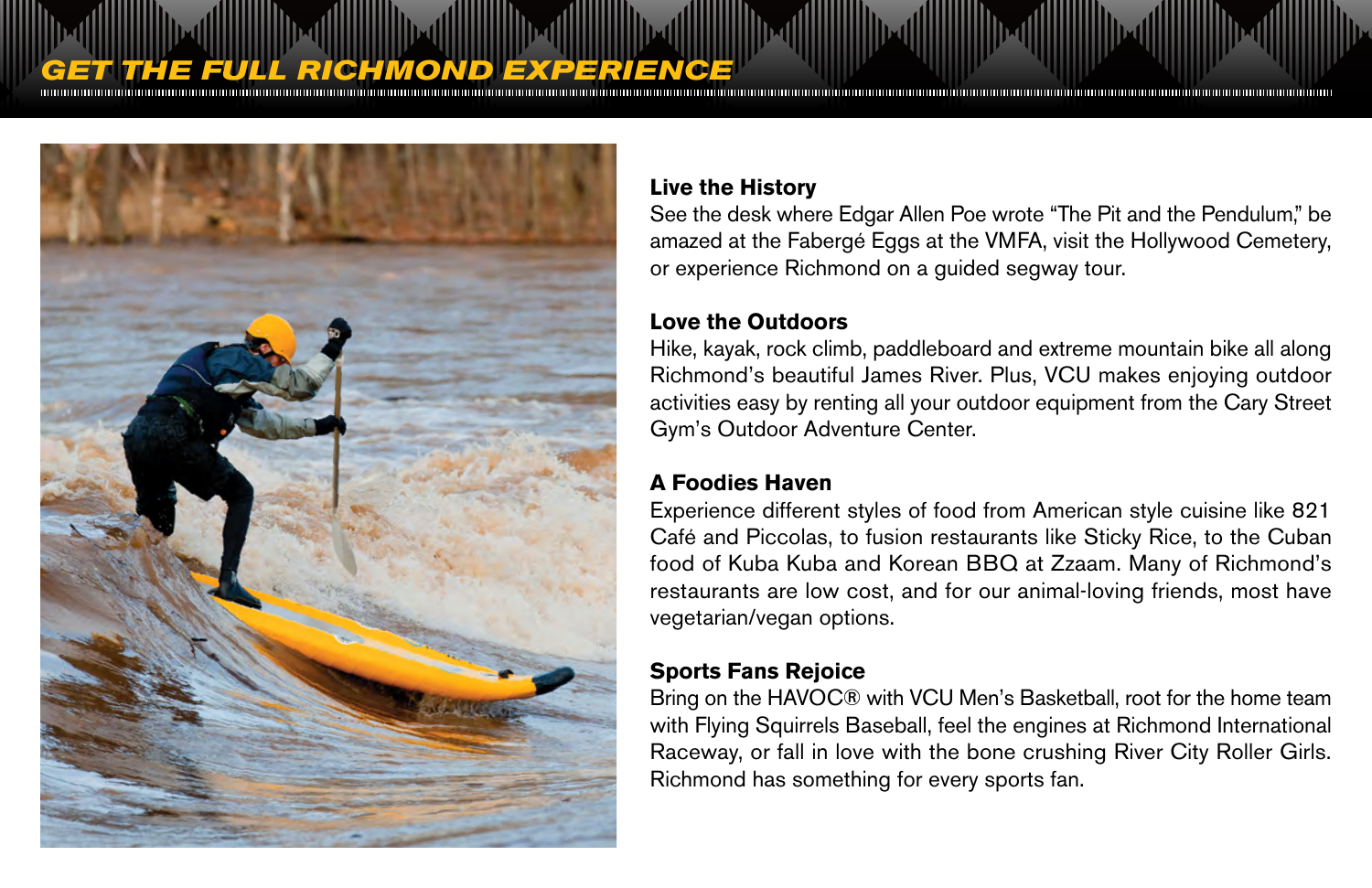

### *TRAVEL*

#### **Major cities**

- Washington DC: 108 mi
- Raleigh: 169 mi
- Philadelphia: 245 mi
- New York City: 334 mi
- Savannah: 467 mi
- Atlanta: 532 mi

#### **Ski Resorts**

- **Massanutten: 107 mi**
- Wintergreen: 112 mi
- Snowshoe: 201 mi

#### **Beaches**

- **★ Virginia Beach: 108 mi**
- ★ Outer Banks: 208 mi
- ★ Dewey Beach: 231 mi
- ★ Cape May: 296 mi
- ★ Myrtle Beach: 324 mi

#### **Destinations**

- Kings Dominion: 26 mi
- Williamsburg: 54 mi
- Blue Ridge Parkway: 92 mi
- **Luray Caverns: 102 mi**

## *PUBLIC TRANSPORTATION*

#### **Buses**

- Pulse (Richmond public transit)
- Greyhound
- Megabus

#### **Train Stations**

- Staples Mill Road Station
- Richmond Main Street Station

#### **Airports**

- Richmond International Airport
- Charlottesville-Albemarle Airport (80 miles, 1.5 hours)
- Ronald Reagan Washington National Airport (107 miles, 1.75 hours)
- Washington Dulles International Airport (121 miles, 2 hours)